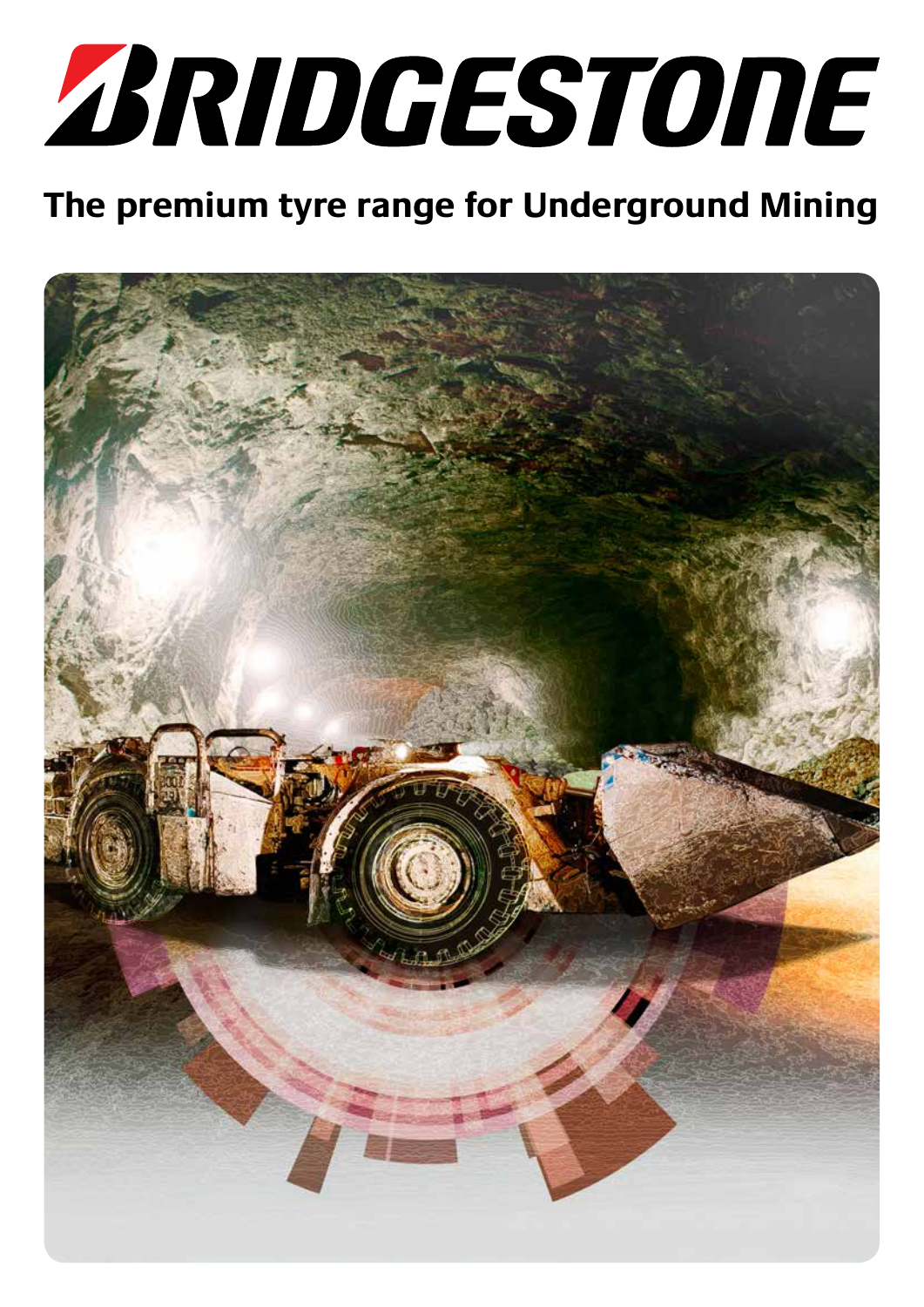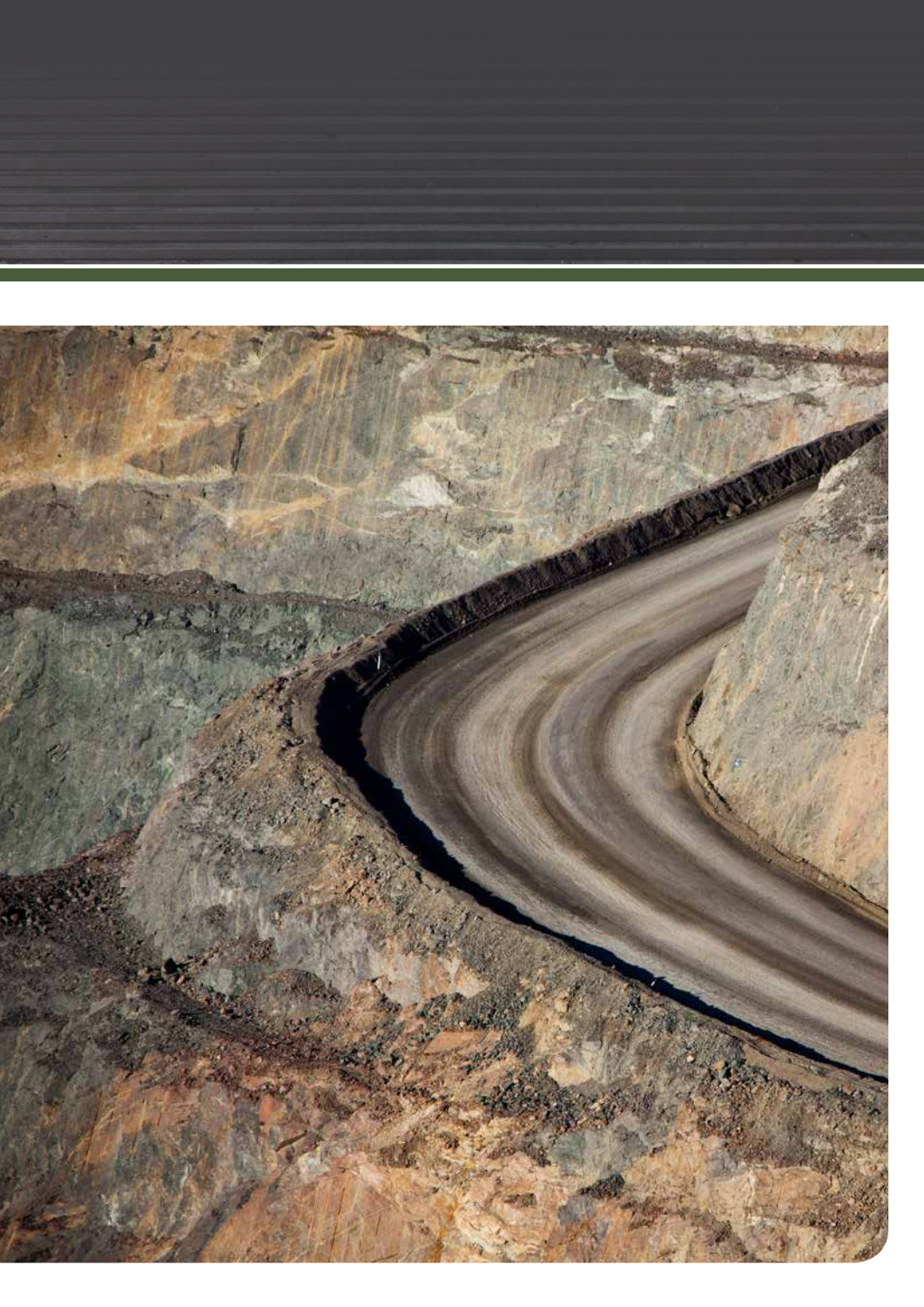### **General** - Info

## **Robust, reliable performance**

### **FROM THE GROUND UP**

**Whatever the surface, whatever the purpose, Bridgestone's premium line-up of Off-The-Road tyres for underground mining operations is built to last - and perform - in the toughest terrain. Offering superior traction, high stability and exceptional cut resistance, you can count on Bridgestone for tyres that really go the distance.** 

#### **RECOMMENDATION FOR EACH APPLICATION**

|                                                                    |  |  |  |  | VCH VCHS VSNT VSNL VSDT VSDL VSMS |   |  |  |  |  |  |
|--------------------------------------------------------------------|--|--|--|--|-----------------------------------|---|--|--|--|--|--|
| Articulated Dump Trucks for Underground                            |  |  |  |  |                                   | П |  |  |  |  |  |
| Load Haul Dumps                                                    |  |  |  |  |                                   |   |  |  |  |  |  |
| Drilling Jumbo                                                     |  |  |  |  |                                   |   |  |  |  |  |  |
| $\checkmark$ = Applicable<br>$=$ Possible to fit                   |  |  |  |  |                                   |   |  |  |  |  |  |
| For your best tyre choice, consult your Bridgesone representative. |  |  |  |  |                                   |   |  |  |  |  |  |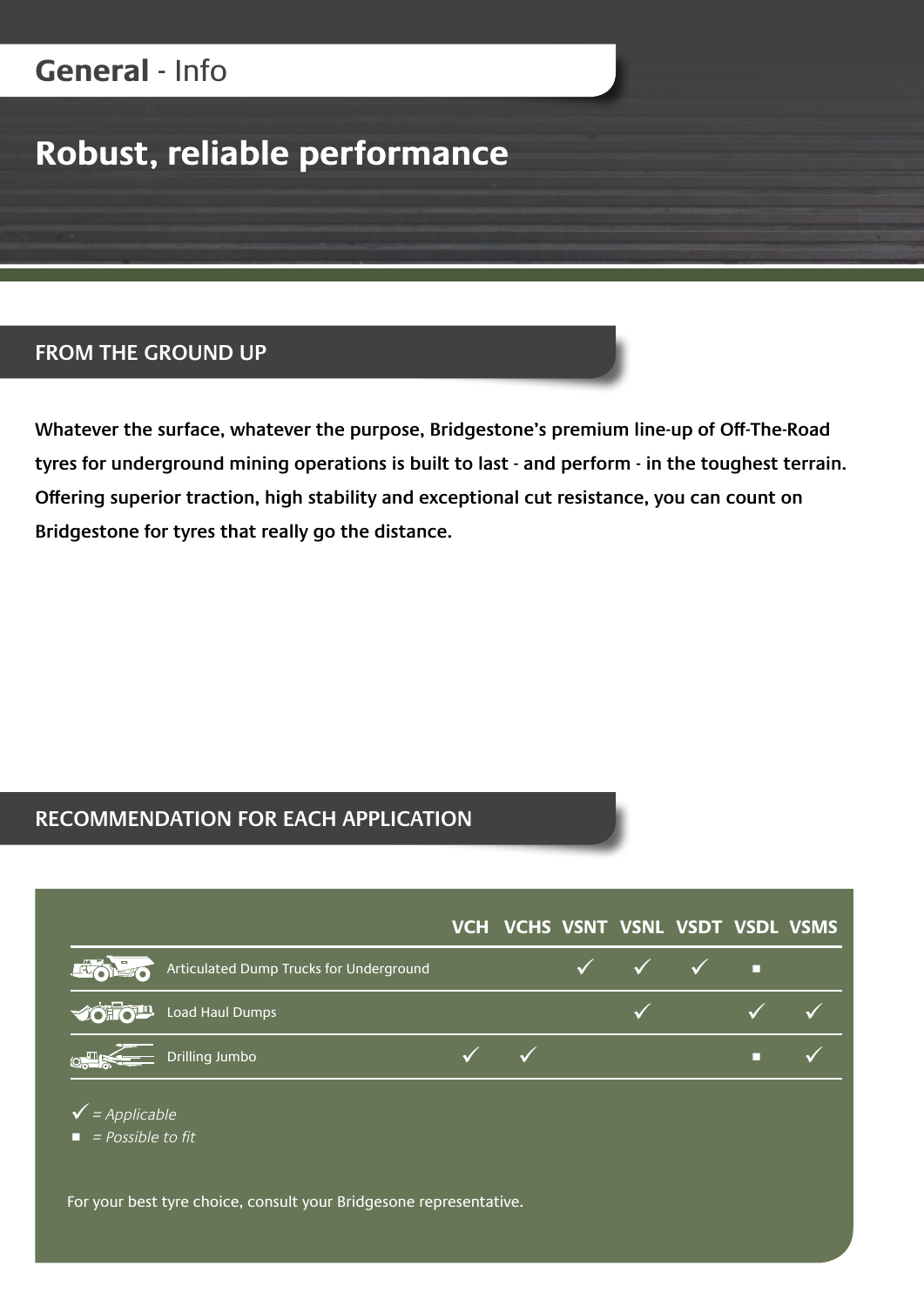## **Underground Mining** - Tyre overview



*\* 4 star rating for Shuttle truck service, 2 star rating for Load Haul Dump service.*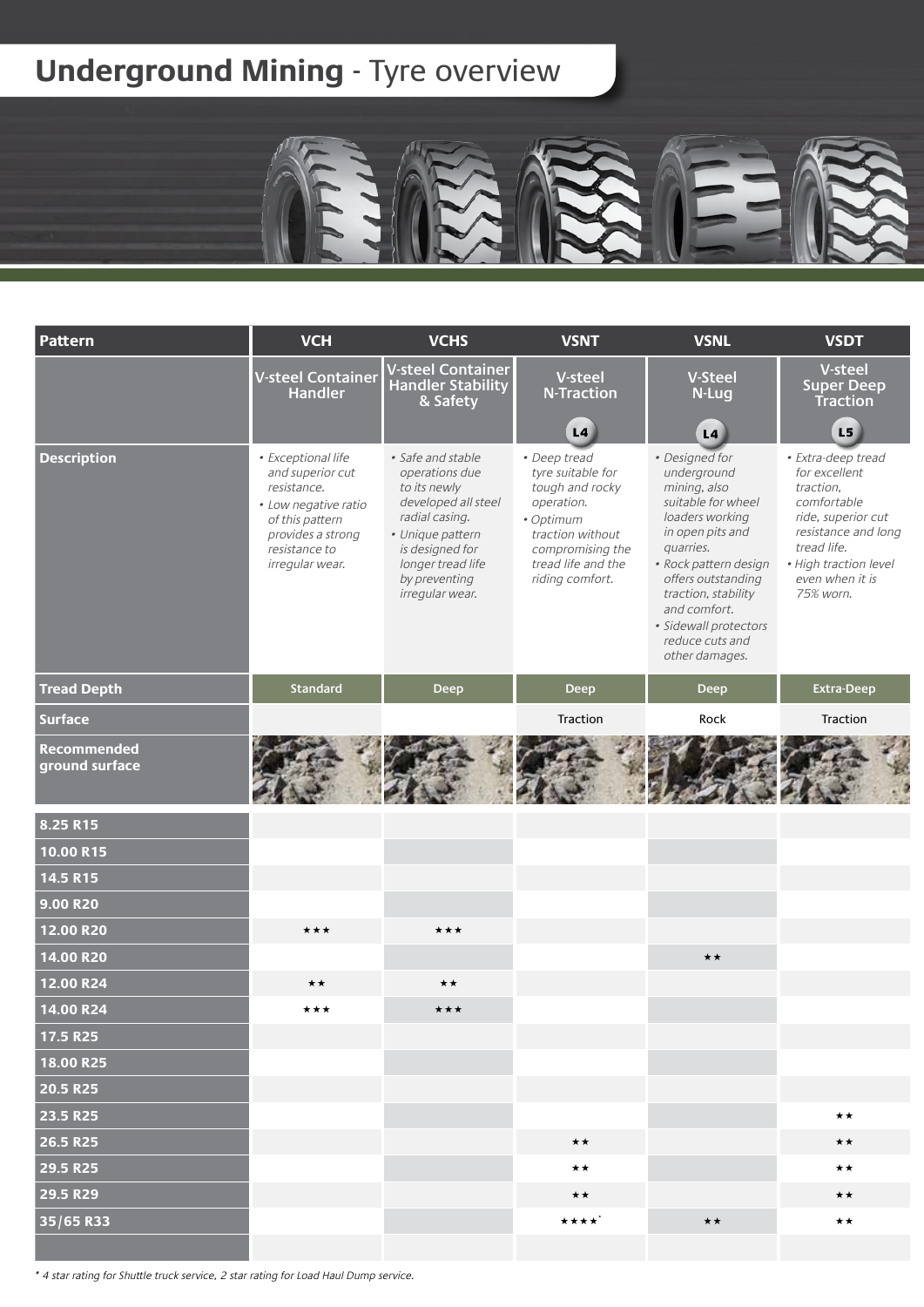

| <b>VSDL</b>                                                                                                                                                                                                           | <b>VSDR</b>                                                                                                                                                                                                                                                                                          | <b>VSMS</b>                                                                                                                                                                                                          | Pattern                       | <b>DL</b>                                                                                                                                           | <b>STMS</b>                                                                                                                                                                           |
|-----------------------------------------------------------------------------------------------------------------------------------------------------------------------------------------------------------------------|------------------------------------------------------------------------------------------------------------------------------------------------------------------------------------------------------------------------------------------------------------------------------------------------------|----------------------------------------------------------------------------------------------------------------------------------------------------------------------------------------------------------------------|-------------------------------|-----------------------------------------------------------------------------------------------------------------------------------------------------|---------------------------------------------------------------------------------------------------------------------------------------------------------------------------------------|
| V-steel<br>D-Lug                                                                                                                                                                                                      | V-steel<br><b>Super Deep Rock</b>                                                                                                                                                                                                                                                                    | V-steel<br>Smooth Tread-<br><b>MS</b>                                                                                                                                                                                |                               | D-Lug                                                                                                                                               | Smooth<br><b>Tread-MS</b>                                                                                                                                                             |
| L5                                                                                                                                                                                                                    | $L5$                                                                                                                                                                                                                                                                                                 | <b>L5S</b>                                                                                                                                                                                                           |                               | L5                                                                                                                                                  | L5S                                                                                                                                                                                   |
| · Extra deep tread<br>designed for severe<br>and rocky surfaces.<br>· Good traction,<br>stability and a com-<br>fortable ride.<br>· Specially designed<br>sidewall provides<br>extended protec-<br>tion from cutting. | · Extra deep rigid<br>pattern for the<br>most extreme<br>operations.<br>. The high-volume,<br>long-life tread and<br>superior construc-<br>tion result in supe-<br>rior cut resistance<br>and long tyre-life.<br>· Specially designed<br>sidewall provides<br>extended protec-<br>tion from cutting. | · Smooth extra deep<br>tread tyre designed<br>for operations<br>on severe rocky<br>surfaces.<br>· Its special<br>compound ensures<br>a maximum<br>resistance to<br>cutting & wearing.<br>Protection from<br>cutting. | <b>Description</b>            | · Extra deep tread<br>designed for<br>severe rocky<br>surfaces. It offers<br>good traction<br>and stability, very<br>high resistance to<br>cutting. | · Smooth extra deep<br>tread tyre designed<br>for operations<br>on severe rocky<br>surfaces.<br>· Its special<br>compound ensures<br>a maximum<br>resistance to<br>cutting & wearing. |
| Extra-Deep                                                                                                                                                                                                            | Extra-Deep                                                                                                                                                                                                                                                                                           | Extra-Deep                                                                                                                                                                                                           | <b>Tread Depth</b>            | Extra-Deep                                                                                                                                          | Extra-Deep                                                                                                                                                                            |
| Rock                                                                                                                                                                                                                  | Rock                                                                                                                                                                                                                                                                                                 | Smooth                                                                                                                                                                                                               | <b>Surface</b>                | Rock                                                                                                                                                | Smooth                                                                                                                                                                                |
|                                                                                                                                                                                                                       |                                                                                                                                                                                                                                                                                                      |                                                                                                                                                                                                                      | Recommended<br>ground surface |                                                                                                                                                     |                                                                                                                                                                                       |
| $\star\star$                                                                                                                                                                                                          |                                                                                                                                                                                                                                                                                                      |                                                                                                                                                                                                                      |                               |                                                                                                                                                     |                                                                                                                                                                                       |
| $\star\star$                                                                                                                                                                                                          |                                                                                                                                                                                                                                                                                                      |                                                                                                                                                                                                                      |                               |                                                                                                                                                     |                                                                                                                                                                                       |
| $\star\star$                                                                                                                                                                                                          |                                                                                                                                                                                                                                                                                                      |                                                                                                                                                                                                                      |                               |                                                                                                                                                     |                                                                                                                                                                                       |
|                                                                                                                                                                                                                       |                                                                                                                                                                                                                                                                                                      | ★★                                                                                                                                                                                                                   |                               |                                                                                                                                                     |                                                                                                                                                                                       |
| $\star\star$                                                                                                                                                                                                          |                                                                                                                                                                                                                                                                                                      | $\star\star$                                                                                                                                                                                                         |                               |                                                                                                                                                     |                                                                                                                                                                                       |
|                                                                                                                                                                                                                       |                                                                                                                                                                                                                                                                                                      |                                                                                                                                                                                                                      |                               |                                                                                                                                                     |                                                                                                                                                                                       |
|                                                                                                                                                                                                                       |                                                                                                                                                                                                                                                                                                      | $\star\star$                                                                                                                                                                                                         | 12.00-24                      |                                                                                                                                                     | 20                                                                                                                                                                                    |
| $\star\star$                                                                                                                                                                                                          |                                                                                                                                                                                                                                                                                                      | ***<br>$\star\star$                                                                                                                                                                                                  | 14.00-24<br>17.5-25           | 16                                                                                                                                                  | 20<br>$20\,$                                                                                                                                                                          |
|                                                                                                                                                                                                                       |                                                                                                                                                                                                                                                                                                      | $\star\star$                                                                                                                                                                                                         | 18.00-25                      |                                                                                                                                                     | 32                                                                                                                                                                                    |
| ★★                                                                                                                                                                                                                    | $\star\star$                                                                                                                                                                                                                                                                                         |                                                                                                                                                                                                                      | 20.5-25                       | 16                                                                                                                                                  |                                                                                                                                                                                       |
| $\star\star$                                                                                                                                                                                                          |                                                                                                                                                                                                                                                                                                      |                                                                                                                                                                                                                      | 23.5-25                       | 20                                                                                                                                                  |                                                                                                                                                                                       |
| $\star\star$                                                                                                                                                                                                          |                                                                                                                                                                                                                                                                                                      | $\star\star$                                                                                                                                                                                                         | 26.5-25                       | 26                                                                                                                                                  |                                                                                                                                                                                       |
| $\star\star$                                                                                                                                                                                                          |                                                                                                                                                                                                                                                                                                      |                                                                                                                                                                                                                      | 29.5-25                       | 28                                                                                                                                                  | 36                                                                                                                                                                                    |
| $\star\star$                                                                                                                                                                                                          |                                                                                                                                                                                                                                                                                                      | $\star\star$                                                                                                                                                                                                         | 29.5-29                       |                                                                                                                                                     | 34                                                                                                                                                                                    |
| $\star\star$                                                                                                                                                                                                          |                                                                                                                                                                                                                                                                                                      |                                                                                                                                                                                                                      | 35/65-33                      | 42                                                                                                                                                  |                                                                                                                                                                                       |
|                                                                                                                                                                                                                       |                                                                                                                                                                                                                                                                                                      |                                                                                                                                                                                                                      | 40/65-39                      | 56                                                                                                                                                  |                                                                                                                                                                                       |
|                                                                                                                                                                                                                       |                                                                                                                                                                                                                                                                                                      |                                                                                                                                                                                                                      |                               |                                                                                                                                                     |                                                                                                                                                                                       |

F.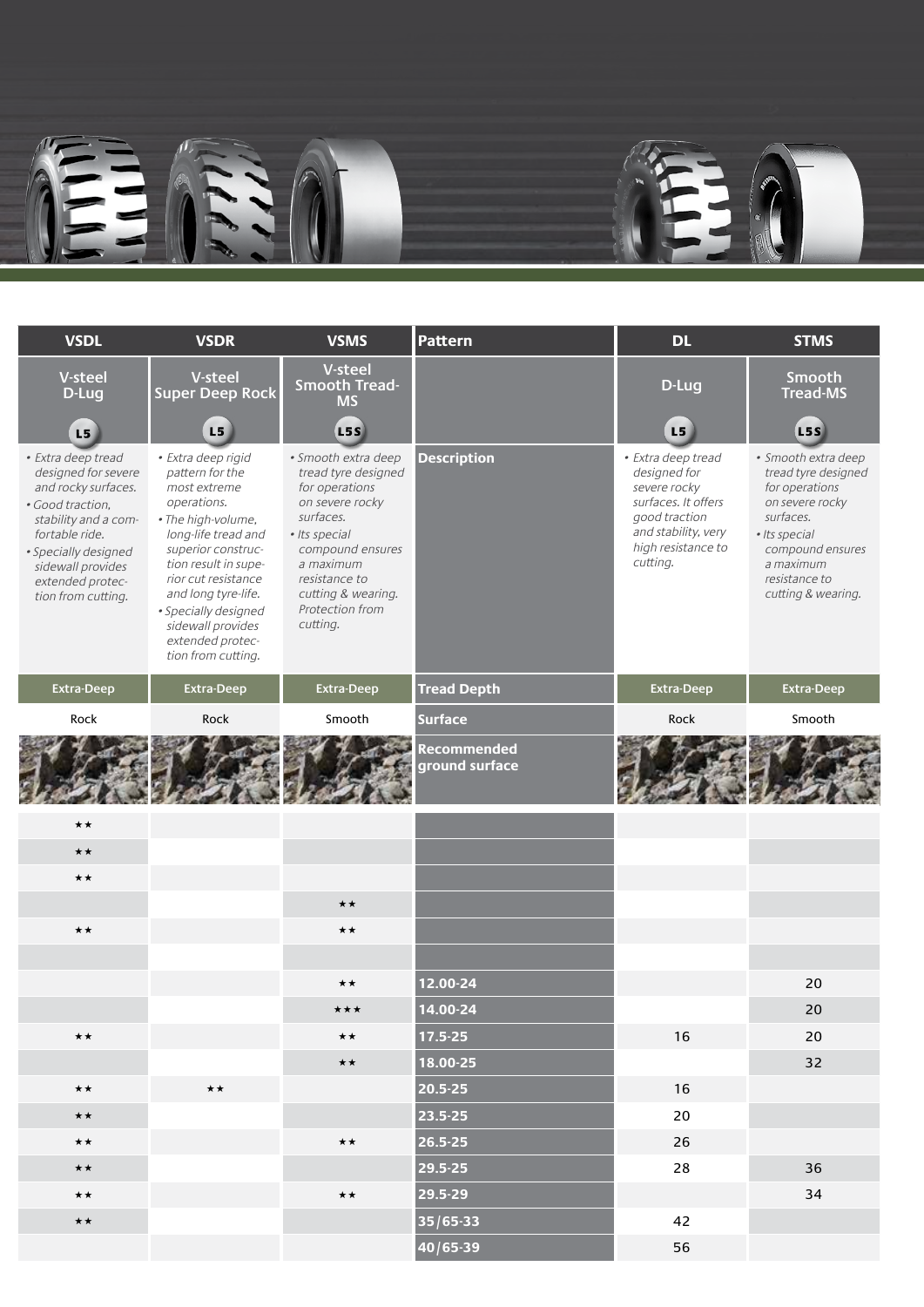# **Underground Mining** - Tyre Line-up

|           |             | Star<br>rating   | <b>Type</b> | <b>TRA</b><br>code | <b>Approximate Inflated Dimensions</b> |           |     |           |     |            |     |            |               | Recommended                 |  |
|-----------|-------------|------------------|-------------|--------------------|----------------------------------------|-----------|-----|-----------|-----|------------|-----|------------|---------------|-----------------------------|--|
| Tyre size | Pattern     |                  |             |                    |                                        | <b>OD</b> |     | <b>OW</b> |     | <b>SLR</b> |     | <b>SLW</b> | <b>OTD</b>    | Rim/Flange Height<br>(inch) |  |
|           |             |                  |             |                    | mm                                     | inch      | mm  | inch      | mm  | inch       | mm  | inch       | $\mathsf{mm}$ |                             |  |
| 15"       |             |                  |             |                    |                                        |           |     |           |     |            |     |            |               |                             |  |
| 8.25 R15  | <b>VSDL</b> | $\star\star$     | T/T         | L5                 | 880                                    | 34,6      | 248 | 9,8       | 405 | 15,9       | 285 | 11,2       | 48            | 6.50T                       |  |
| 10.00 R15 | <b>VSDL</b> | ★★               | T/T         | L5                 | 905                                    | 35,6      | 287 | 11,3      | 416 | 16,4       | 330 | 13         | 48            | 7.50V                       |  |
| 14.5 R15  | <b>VSDL</b> | ★★               | T/L         | L5                 | 899                                    | 35,4      | 359 | 14,1      | 413 | 16,3       | 412 | 16,2       | 48            | 11.00/1.5                   |  |
| 20"       |             |                  |             |                    |                                        |           |     |           |     |            |     |            |               |                             |  |
| 9.00 R20  | <b>VSMS</b> | ★★               | T/T         | L5S                | 1054                                   | 41,5      | 260 | 10,2      | 474 | 18,7       | 303 | 11,9       | 51            | 7.00T                       |  |
| 12.00 R20 | <b>VCH</b>  | ★★★              | T/T         |                    | 1140                                   | 44,9      | 315 | 12,4      | 512 | 20,2       | 360 | 14,2       | 29,5          | 8.50V                       |  |
|           | <b>VCHS</b> | ★★★              | T/T         |                    | 1139                                   | 44,8      | 297 | 11,7      | 507 | 20         | 355 | 14         | 41,5          | 8.50V                       |  |
|           | <b>VSDL</b> | ★★               | T/T         | L5                 | 1168                                   | 46        | 320 | 12,6      | 538 | 21,2       | 359 | 14,1       | 57            | 8.50V                       |  |
|           | <b>VSMS</b> | ★★               | T/T         | L <sub>5</sub> S   | 1173                                   | 43,2      | 312 | 12,3      | 540 | 21,3       | 351 | 13,8       | 57            | 8.50V                       |  |
| 14.00 R20 | <b>VSNL</b> | ★★               | T/T         | L4                 | 1196                                   | 47,1      | 360 | 14,2      | 550 | 21,7       | 414 | 16,3       | 34            | 10.00WI                     |  |
| 24"       |             |                  |             |                    |                                        |           |     |           |     |            |     |            |               |                             |  |
| 12.00-24  | <b>STMS</b> | 20               | T/T         | L5S                | 1275                                   | 50,2      | 321 | 12,6      | 606 | 23,9       | 339 | 13,3       | 55            | 8.5, 8.50V                  |  |
|           | <b>STMS</b> | 20               | T/T         | L <sub>5</sub> S   | 1373                                   | 54,1      | 367 | 14,4      | 646 | 25,4       | 391 | 15,4       | 78            | 10.00W                      |  |
| 12.00 R24 | <b>VCH</b>  | $\star\star$     | T/T         |                    | 1254                                   | 49,4      | 323 | 12,7      | 558 | 22         | 376 | 14,8       | 29,5          | 8.50V                       |  |
|           | <b>VCHS</b> |                  | T/T         |                    | 1263                                   | 49,7      | 310 | 12,2      | 580 | 12,2       | 351 | 13,8       | 42            | 8.50V                       |  |
|           | <b>VSMS</b> | ★★               | T/T         | L <sub>5</sub> S   | 1275                                   | 50,2      | 312 | 12,3      | 573 | 22,6       | 364 | 14,3       | 57            | 8.50V                       |  |
| 14.00 R24 | <b>VCH</b>  | ★★★              | T/T         |                    | 1393                                   | 54,8      | 390 | 15,4      | 610 | 24         | 460 | 18,1       | 32            | 10.00W                      |  |
|           | <b>VCHS</b> | ★★★              | T/T         |                    | 1412                                   | 55,6      | 383 | 15,1      | 626 | 24,6       | 445 | 17,5       | 63            | 10.00W                      |  |
|           | <b>VSMS</b> | ★★★              | T/T         | L5S                | 1394                                   | 54,8      | 390 | 15,4      | 634 | 25         | 437 | 17,2       | 72            | 10.00W                      |  |
| $25"$     |             |                  |             |                    |                                        |           |     |           |     |            |     |            |               |                             |  |
| 17.5-25   | DL.         | 16               | T/L         | L <sub>5</sub>     | 1410                                   | 55,5      | 445 | 17,5      | 656 | 25,8       | 470 | 18,5       | 69,5          | 14.00/1.5                   |  |
|           | <b>STMS</b> | 20               | T/L         | L5S                | 1385                                   | 54,5      | 450 | 17,7      | 645 | 25,4       | 462 | 18,2       | 30,5          | 14.00/1.5                   |  |
| 17.5 R25  | <b>VSDL</b> | ★★               | T/L         | L <sub>5</sub>     | 1400                                   | 55,1      | 440 | 17,3      | 639 | 25,2       | 495 | 19,5       | 68            | 14.00/1.5                   |  |
|           | <b>VSMS</b> | ★★               | T/L         | L5S                | 1374                                   | 54,1      | 440 | 17,3      | 623 | 24,5       | 487 | 19,2       | 68,5          | 14.00/1.5                   |  |
| 18.00-25  | <b>STMS</b> | 32               | T/L         | L <sub>5</sub> S   | 1675                                   | 65,9      | 520 | 20,5      | 762 | 30         | 550 | 21,7       | 84            | 13.00/2.5                   |  |
| 18.00 R25 | <b>VSMS</b> | ★★               | T/L         | L5S                | 1675                                   | 65,9      | 512 | 20,2      | 733 | 28,9       | 592 | 23,3       | 84,5          | 13.00/2.5                   |  |
| 20.5-25   | DL          | 16               | T/L         | L <sub>5</sub>     | 1558                                   | 61,3      | 548 | 21,6      | 714 | 28,1       | 570 | 22,4       | 79,5          | 17.00/1.7                   |  |
| 20.5 R25  | <b>VSDL</b> | **               | T/L         | L <sub>5</sub>     | 1552                                   | 61,1      | 531 | 20,9      | 702 | 27,6       | 600 | 23,6       | 78            | 17.00/2.0                   |  |
|           | <b>VSDR</b> | $\star\star$     | T/L         | L <sub>5</sub>     | 1552                                   | 61,1      | 531 | 20,9      | 702 | 27,6       | 600 | 23,6       | 78            | 17.00/2.0                   |  |
| 23.5-25   | DL          | 20               | T/L         | L5                 | 1673                                   | 63,3      | 618 | 24,3      | 682 | 26,9       | 688 | 27,1       | 43            | 19.50/2.5                   |  |
| 23.5 R25  | <b>VSDT</b> | $\star\star$     | T/L         | L5                 | 1660                                   | 65,4      | 621 | 24,4      | 745 | 29,3       | 680 | 26,8       | 79            | 19.50/2.5                   |  |
|           | <b>VSDL</b> | $\star\star$     | T/L         | L5                 | 1672                                   | 65,8      | 613 | 24,1      | 755 | 29,7       | 677 | 26,7       | 87            | 19.50/2.5                   |  |
| 26.5-25   | <b>DL</b>   | 26               | T/L         | L5                 | 1798                                   | 70,8      | 694 | 27,3      | 820 | 32,3       | 726 | 28,6       | 97            | 22.00/3.0                   |  |
|           | <b>STMS</b> | 36               | T/L         | L5S                | 1798                                   | 70,8      | 680 | 26,8      | 827 | 32,6       | 719 | 28,3       | 95            | 22.00/3.0                   |  |
| 26.5 R25  | <b>VSNT</b> | $MS/\star \star$ | T/L         | $\mathsf{L}4$      | 1779                                   | 70        | 685 | 27        | 799 | 31,5       | 740 | 29,1       | 57,5          | 22.00/3.0                   |  |
|           | <b>VSDT</b> | $\star\star$     | T/L         | L5                 | 1775                                   | 69,9      | 697 | 27,4      | 790 | 31,1       | 778 | 30,6       | 88            | 22.00/3.0                   |  |
|           | <b>VSDL</b> | $\star\star$     | T/L         | L5                 | 1790                                   | 70,5      | 684 | 26,9      | 797 | 31,4       | 761 | 30         | 95,5          | 22.00/3.0                   |  |
|           | <b>VSMS</b> | $\star\star$     | T/L         | L5S                | 1775                                   | 69,9      | 684 | 26,9      | 800 | 31,5       | 760 | 29,9       | 95            | 22.00/3.0                   |  |
| 29.5-25   | DL          | 28               | T/L         | L5                 | 1900                                   | 74,8      | 768 | 30,2      | 873 | 34,4       | 805 | 31,7       | 105,5         | 22.00/3.0                   |  |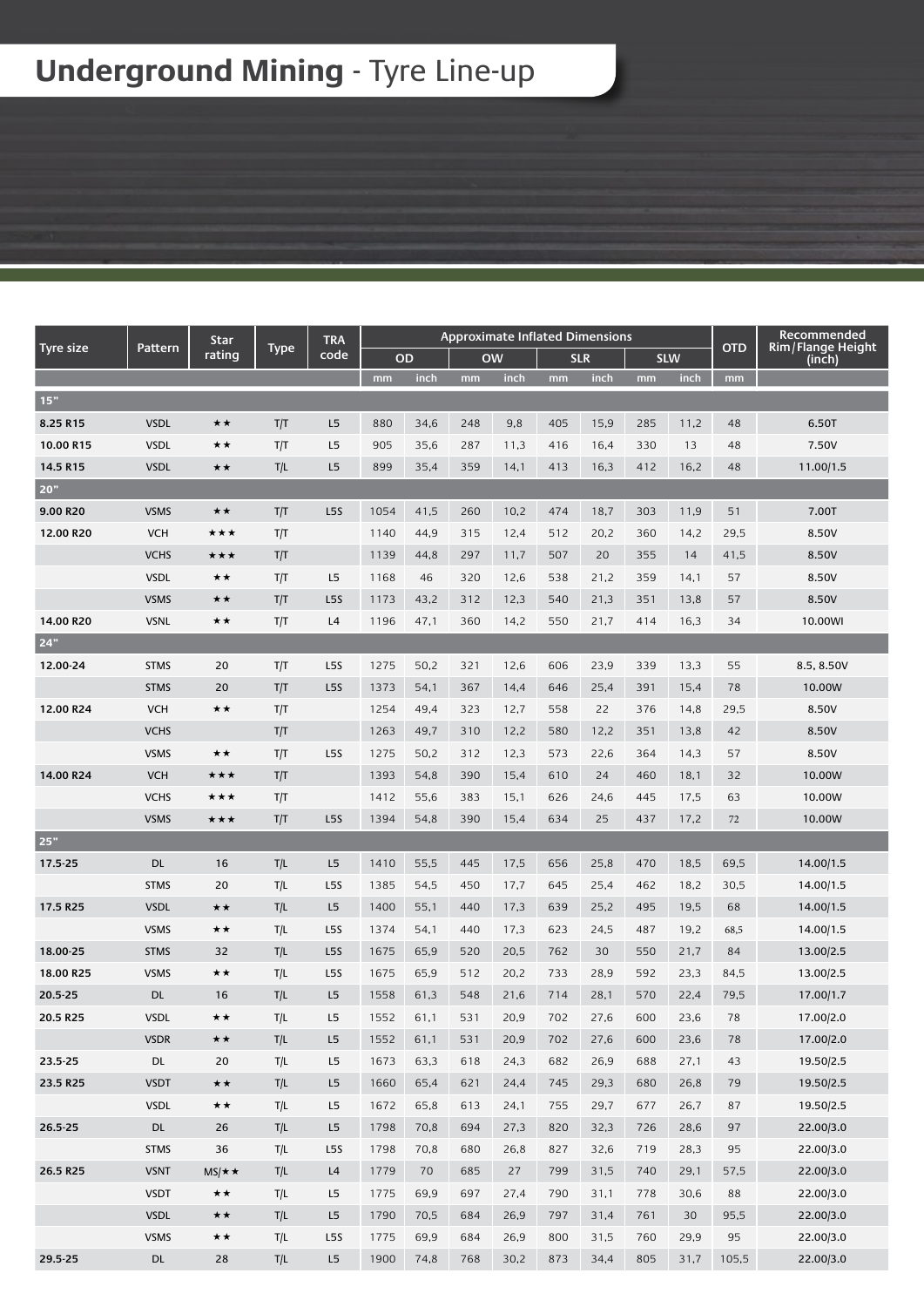|                                                                                        | Pattern     | <b>Approximate Inflated Dimensions</b><br><b>TRA</b><br><b>Star</b> |             |                  |      |           |      |           |      |                          | <b>OTD</b> | Recommended<br>Rim/Flange Height |       |           |
|----------------------------------------------------------------------------------------|-------------|---------------------------------------------------------------------|-------------|------------------|------|-----------|------|-----------|------|--------------------------|------------|----------------------------------|-------|-----------|
| Tyre size                                                                              |             | rating                                                              | <b>Type</b> | code             |      | <b>OD</b> |      | <b>OW</b> |      | <b>SLR</b><br><b>SLW</b> |            |                                  |       | (inch)    |
|                                                                                        |             |                                                                     |             |                  | mm   | inch      | mm   | inch      | mm   | inch                     | mm         | inch                             | mm    |           |
| 29.5 R25                                                                               | <b>VSNT</b> | $MS/\star \star$                                                    | T/L         | L4               | 1905 | 75        | 768  | 30,2      | 849  | 33,4                     | 835        | 32,9                             | 60    | 25.00/3.5 |
|                                                                                        | <b>VSDT</b> | $\star\star$                                                        | T/L         | L <sub>5</sub>   | 1903 | 74,9      | 779  | 30,7      | 845  | 33,3                     | 869        | 34,2                             | 96    | 25.00/3.5 |
|                                                                                        | <b>VSDL</b> | $\star\star$                                                        | T/L         | L <sub>5</sub>   | 1925 | 75,8      | 766  | 30,2      | 855  | 33,7                     | 846        | 33,3                             | 104   | 25.00/3.5 |
| 29"                                                                                    |             |                                                                     |             |                  |      |           |      |           |      |                          |            |                                  |       |           |
| 29.5-29                                                                                | <b>STMS</b> | 34                                                                  | T/L         | L <sub>5</sub> S | 2009 | 79,1      | 749  | 29,5      | 931  | 36,7                     | 792        | 31,2                             | 103   | 25.00/3.5 |
| 29.5 R29                                                                               | <b>VSNT</b> | $MS/\star \star$                                                    | T/L         | L4               | 2000 | 78,7      | 774  | 30,5      | 905  | 35,6                     | 849        | 34,6                             | 60    | 25.00/3.5 |
|                                                                                        | <b>VSDT</b> | $\star\star$                                                        | T/L         | L <sub>5</sub>   | 1989 | 78,3      | 779  | 30,7      | 883  | 34,8                     | 872        | 34,3                             | 96    | 25.00/3.5 |
|                                                                                        | <b>VSDL</b> | $\star\star$                                                        | T/L         | L5               | 2008 | 79,1      | 776  | 30,6      | 900  | 35,4                     | 856        | 33,7                             | 104,5 | 25.00/3.5 |
|                                                                                        | <b>VSMS</b> | $\star\star$                                                        | T/L         | L <sub>5</sub> S | 2008 | 79,1      | 773  | 30,4      | 912  | 35,9                     | 829        | 32,6                             | 104,5 | 25.00/3.5 |
| 33"                                                                                    |             |                                                                     |             |                  |      |           |      |           |      |                          |            |                                  |       |           |
| $35/65 - 33$                                                                           | <b>DL</b>   | 42                                                                  | T/L         | L <sub>5</sub>   | 2075 | 81,7      | 896  | 35,3      | 979  | 38,5                     | 945        | 37,2                             | 97    | 28.00/3.5 |
| 35/65 R33                                                                              | <b>VSNT</b> | $MT^*$                                                              | T/L         | L4               | 2075 | 81,7      | 904  | 35,6      | 936  | 36,9                     | 976        | 38,4                             | 62,5  | 28.00/3.5 |
|                                                                                        | <b>VSDT</b> | $\star\star$                                                        | T/L         | L <sub>5</sub>   | 2075 | 81,7      | 890  | 35        | 914  | 36                       | 990        | 39                               | 96    | 28.00/3.5 |
|                                                                                        | <b>VSDL</b> | $\star\star$                                                        | T/L         | L5               | 2075 | 81,7      | 880  | 34,6      | 917  | 36,1                     | 951        | 37,4                             | 95    | 28.00/3.5 |
| 39"                                                                                    |             |                                                                     |             |                  |      |           |      |           |      |                          |            |                                  |       |           |
| 40/65-39                                                                               | <b>DL</b>   | 56                                                                  | T/L         | L5               | 2420 | 95.3      | 1020 | 40,2      | 1112 | 43.8                     | 1070       | 42,1                             | 106,5 | 32.00/4.0 |
| *MT: 4 star rating for Shuttle truck service -2 star rating for Load Haul Dump service |             |                                                                     |             |                  |      |           |      |           |      |                          |            |                                  |       |           |

\*MT: 4 star rating for Shuttle truck service, 2 star rating for Load Haul Dump service.

#### **GRAPHICAL ILLUSTRATION OF THE APPROXIMATE INFLATED DIMENSIONS**